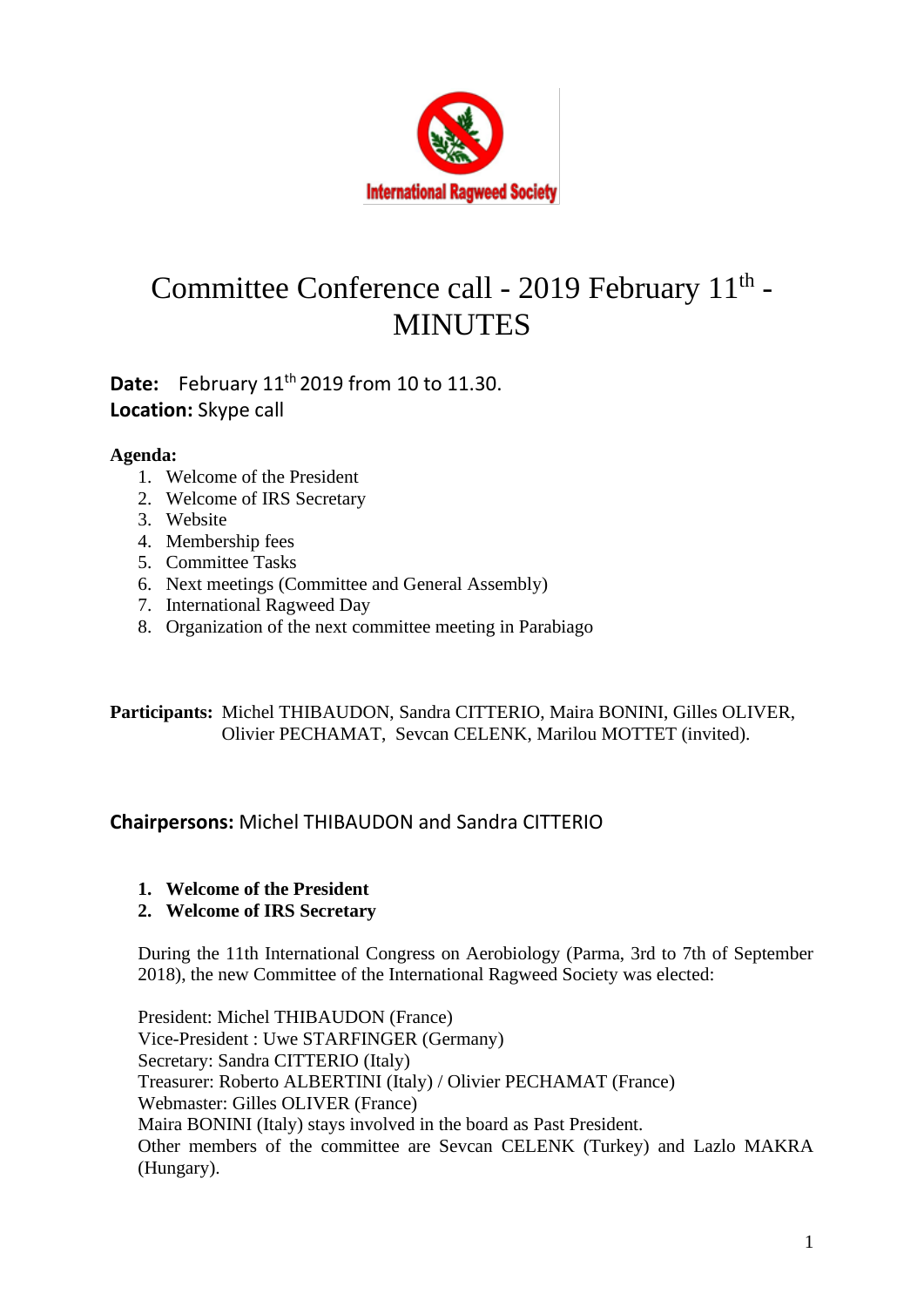The President and the Secretary thanks and tell to the Committee that they will put all their effort for a successful collaborative work

#### **3. Website**

- Thanks to Gilles for his work on IRS website.
- The website totalized an average of 3000 visits per months and about 5000 visits in September.

In order to update the website:

- Maira Bonini will send the graphs about 2017 and 2018 pollen concentrations in Milan area; in the meantime an email requesting data related to other Countries will be sent to all the IRS members. All the graphs will be uploaded
- Gilles will add some presentations from the last year conference in Parma.
- The flyer about common ragweed characteristics will be updated with the 2019 date for the International Ragweed Day.
- It has been proposed to create a specific section to which IRS members can contribute writing short articles and/or opinions.

### **4. Membership fees**

- An email to remind the fee payment for 2019-2020 will be sent to the current members.
- An email to propose membership to IRS will be sent to scientists/operators involved in ragweed research/management. With this aim a mailing list of potentially interested people will be developed starting from lists of participants to several congresses. Roberto Albertini will send the mailing list generated for ICA 2018 (the list includes the previous lists generated for the  $2<sup>nd</sup>$  and the  $3<sup>rd</sup>$  International Ragweed Conference, ESA 2016, Atopica Conference etc.)

## **5. Committee Tasks**

Providing input to the development of the IRS including:

- Making a database with the potential new members (not only in Europe)
- Preparing documents to promote IRS:
- An article will be written about the new committee composition. In addition few sentences about IRS activities will be published on the IAA newsletter, including a short description of those organized in the framework of ICA 2018. Michel T. will make a proposal about.
- Set up Social methods to increase IRS visibility: It has been proposed to open a specific project on ResearchGate (an international social network for researcher) to promote IRS activities and invite new researchers to participate. Marilou M. has already set up the project: [https://www.researchgate.net/project/Join-the-International-Ragweed-Society-lets](https://www.researchgate.net/project/Join-the-International-Ragweed-Society-lets-talk-about-Ambrosia)[talk-about-Ambrosia](https://www.researchgate.net/project/Join-the-International-Ragweed-Society-lets-talk-about-Ambrosia)

## **6. Next meetings (Committee and General Assembly)**

- Next Conference call planned for 2019 May 28th.
- Proposal for Committee meeting 2020: Cordoba, June 15th Monday morning during the 7th European Symposium on Aerobiology.
- Proposal for General Assembly meeting: Cordoba, June 19th Friday afternoon just after the 7th European Symposium on Aerobiology.